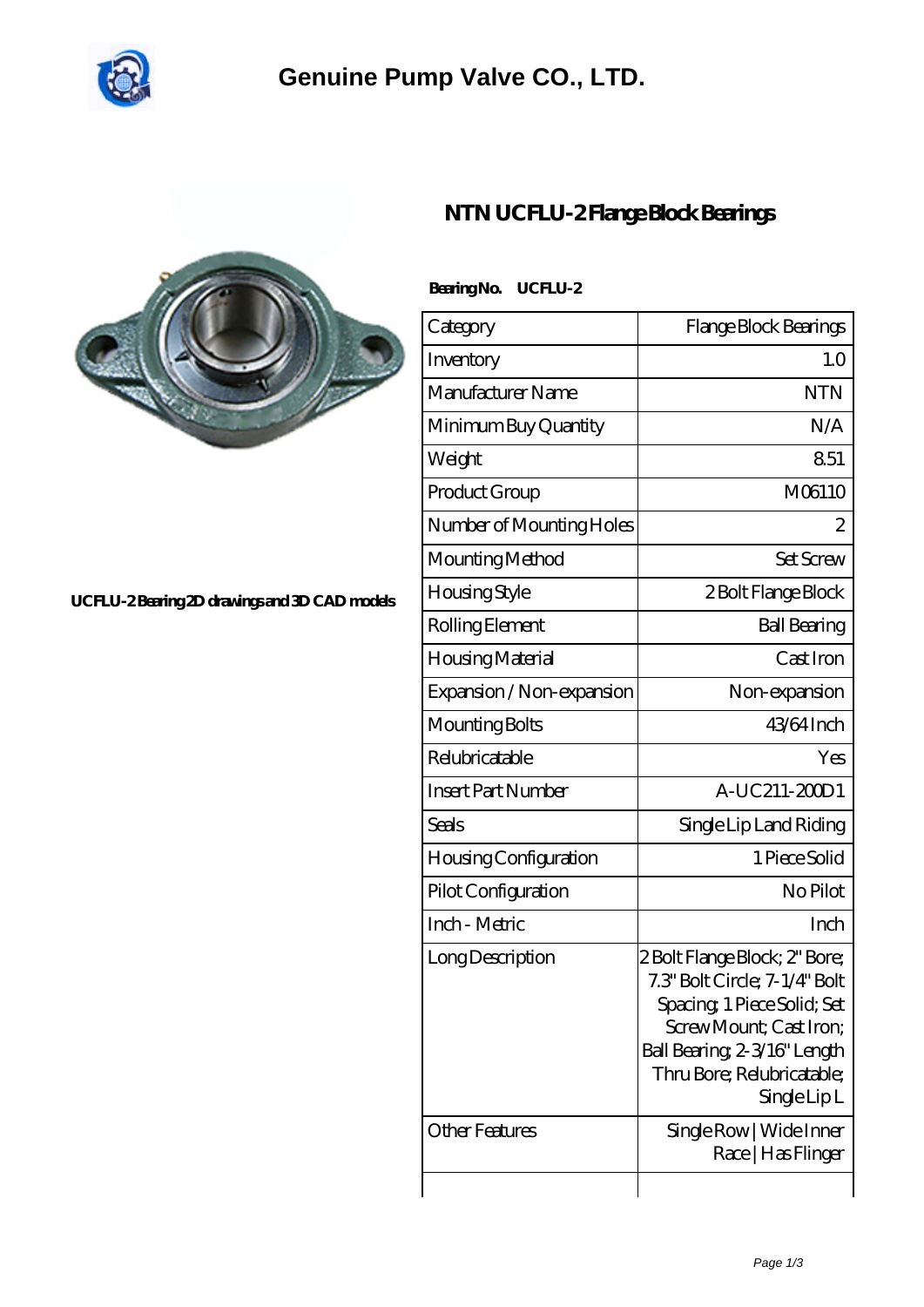

**[Genuine Pump Valve CO., LTD.](https://m.communitylink.net)**

| Category                              | Flange Block                      |
|---------------------------------------|-----------------------------------|
| <b>UNSPSC</b>                         | 31171501                          |
| Harmonized Tariff Code                | 8483204040                        |
| Noun                                  | Bearing                           |
| Keyword String                        | Flanged                           |
| Manufacturer URL                      | http://www.ntnamerica.co          |
|                                       | m                                 |
| Manufacturer Item Number              | UCFLU-2                           |
| Weight / LBS                          | 1875                              |
| Nominal Bolt Circle<br>Diameter Round | 7.3Inch   184.2Millimeter         |
| d                                     | 2Inch   508 Millimeter            |
| Cartridge Pilot Depth                 | OInch   OMillimeter               |
| D                                     | 2189Inch   55.6Millimeter         |
| Cartridge Pilot Diameter              | OInch   OMillimeter               |
| <b>Bolt Spacing</b>                   | 7.25 Inch   184. 15<br>Millimeter |
| bore diameter:                        | $2000$ in                         |
| seal type:                            | Contact with Flinger              |
| bolt center-to-center length:         | $7.2500$ in                       |
| length through bore:                  | 2-25/64 in                        |
| overall length/diameter:              | $7.4688$ in                       |
| finish/coating                        | Uncoated                          |
| bore type:                            | Round                             |
| lubrication type:                     | Lubrication Fitting               |
| duty type:                            | <b>Standard Duty</b>              |
| series                                | <b>UCFLU</b>                      |
| mounting type:                        | Two-Bolt Flange                   |
| standards met:                        | ISO, AFBMA                        |
| housing material:                     | Cast Iron                         |
| replacement bearing.                  | A-UC211-20001                     |
| locking device:                       | <b>Set Screw</b>                  |
| manufacturer catalog                  | A-1400-V                          |